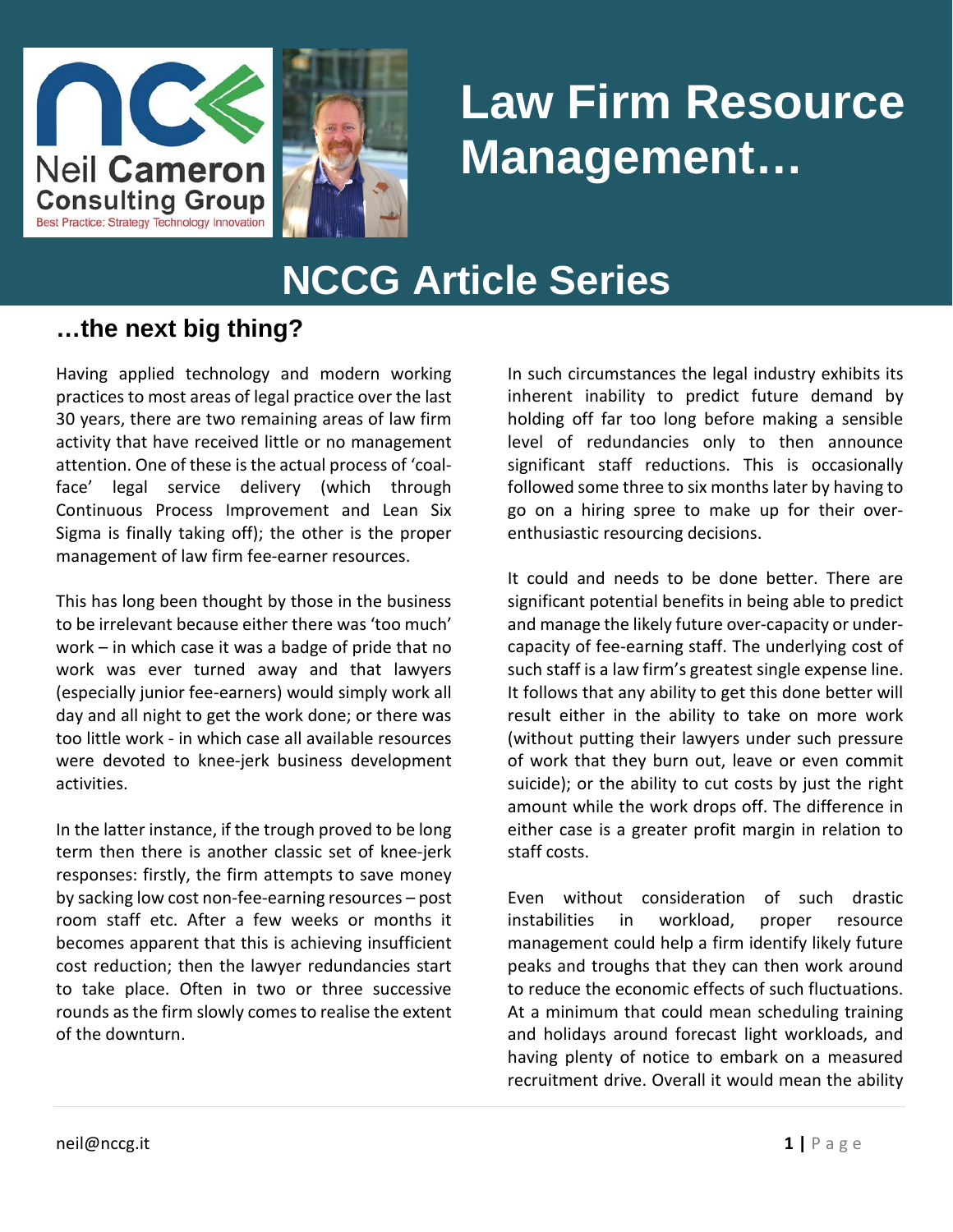### **NCCG Article Series**

to put in place management processes to leaven out fee-earner numbers against projected workload and minimise inefficiencies.

Law firms generally do not think this way, and they have traditionally been unwilling to consider expending effort in improving this situation due to a fundamental fallacy, thus:

*We cannot – in our unique business (*here we go again) *– even attempt to undertake systematic resource management because that would mean allocating fee-earner resource to each matter, and having an idea of the amount of such resource that will be needed, over time. We cannot do that because it is impossible to know or predict these variables.*

This was always – mostly - a fallacy; but the fact that this Emperor has no clothes is now becoming more and more apparent due to other developments.

These other developments are the professional duty to undertake an estimate of costs on matter inception, the related requirements of the Precedent H cost management process (in the UK), and the development of IT systems that can manage the allocation of work to specific grades of (or even better named) fee-earners.

The management disciplines around better law firm costing and pricing, and budget management, have been explored extensively elsewhere, not least by me in these articles on AFA's and Matter Budgeting. In short, the only way to hope to achieve a reasonably accurate forecast of fees – and to have the information to manage the resources of the firm so as to come close to meeting that forecast – is to:

- break down a matter into its constituent elements,
- cost each element of work by relation to a forecast of how many hours (or days) of time will be required by grade of fee-earner.

This is something that accounting and management consulting firms have been doing for decades, initially with manual, and more recently with automated, systems.

It has always been claimed that it is not possible for law firms to do this, especially in relation to litigation, despite the fact that new-style law firms like Riverview operate a litigation practice almost entirely based on fixed fees. It was therefore somewhat ironic that the first area where lawyers were actually forced to undertake such costing by regulation was in the area of litigation. The Jackson Reforms have led to the Precedent H regime under which some litigators have to forecast the costs of a litigation matter by reference to ten specified phases, including counsels' costs. The penalty for getting it wrong, and not submitting a reasoned revised budget meeting the Court's approval, is that they pay for the case  $-$  a significant incentive, as in the notable case of *CIP Properties v Galliford Try* this amounted to some £5m.

This discipline has been around for several years now, and most firms are still undertaking it be means of spreadsheets and manual workarounds. This is not a good way of doing it as the work undertaken in assigning costs to the ten phases is best monitored and managed by recording time worked not just to a matter, but to the specific phase – and until the spreadsheets integrate with a firm's time recording and practice management systems, the workaround is inefficient, time consuming and error prone.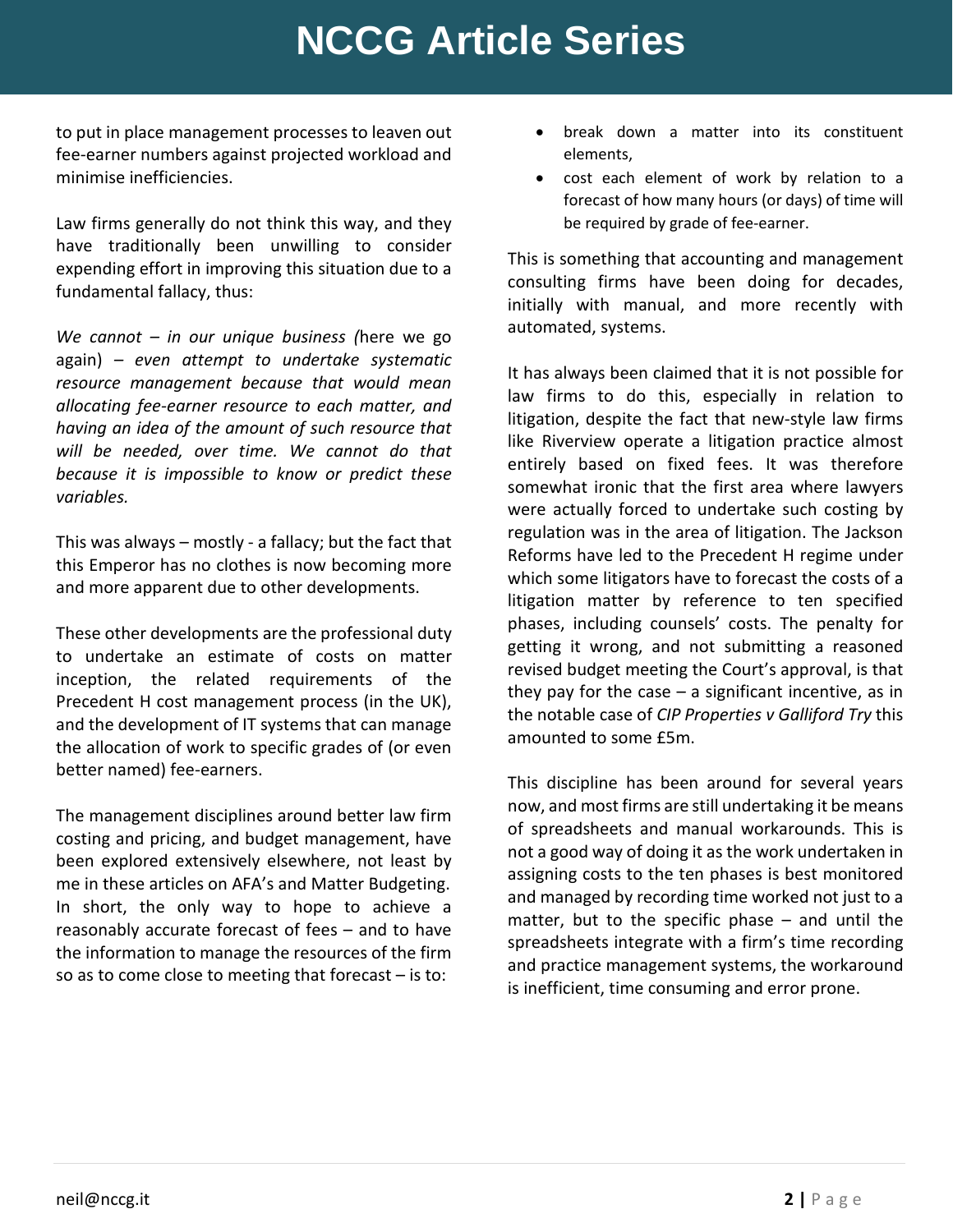#### **NCCG Article Series**

Even large firms with little or no Precedent H work are trying to improve their matter budgeting with massive complex spreadsheets, often developed for them by their auditors at great expense. However, they have the same problem (apart from training senior lawyers how to use them) the lack of integration between the spreadsheets and their PMS.

Some PMS/case management vendors (such as Eclipse and Peppermint) have developed Precedent H functionality which work well, and which lawyers are starting to get to grips with them. In addition, mainstream PMS vendors also have matter budgeting functionality.

Finally, there are also third-party solutions – such as Prosperoware's Umbria and Newlands Horizon LHQ – that provide such a facility, and also integrate with a firm's existing PMS and time recording solutions. No more spreadsheets.

Another key driver is the continued, inexorable and irreversible pressure on 'time and materials'-based billing, and a consequent continued migration to AFAs, such as fixed annual charges, fixed or capped fees and so on. This has been given a significant impetus in the US by the recent fuss about the socalled Kia Attorney IT Audit. One key consequence of the Audit is the need for more lawyer IT training, and the other is for better budgeting – as the economic consequences of poor efficiency and budget management pass firmly from the client into the lap of the law firm.

These pressures towards more fixed fees or highly managed estimates are as inevitable as they are unavoidable. They mean that, over time, and sooner rather than later law firms will have to start to employ such budgeting disciplines for every matter.

On that basis, we would then be 90% of the way towards a means of proper resource management. All that is then needed in addition to such cost estimates to be able to undertake firm-wide effective resource management, is to add the element of time. Not just how many hours a feeearner will need to spend on this phase of this matter, but *when* they are likely to be expended.

This could initially be done by identifying the likely life of a matter, and simply spreading the resource allocation *pro rata* for each month. Even better, this starting point could then be varied by the partner according to his or her best estimate of where the work is likely to be concentrated, or slack.

Will these estimates always be right? No, they will not – and they will also change from time to time, and such budgets will therefore need to be capable of being revised accordingly. However, for a firm with hundreds or thousands of matters – if each of them is managed in this way, then the overall management information regarding resource requirements are likely to be fairly accurate, even at a departmental level. They will also get better over time as partners learn how to predict, and to phase, matter workload. If the firm also institutes appropriate matter classification with associated templates of standard budgets and standard phasing by work type (along the lines set out in this article), then they will certainly improve.

They only have to be better than nothing to be significantly better than today's 'best guess'.

In the end, each matter is 'resourced' in practice by individual named fee-earners, the ones that actually record time on a matter a result of being assigned to it. At this point – the logical end point of 'allocation' we must be able to capture some fee-earner